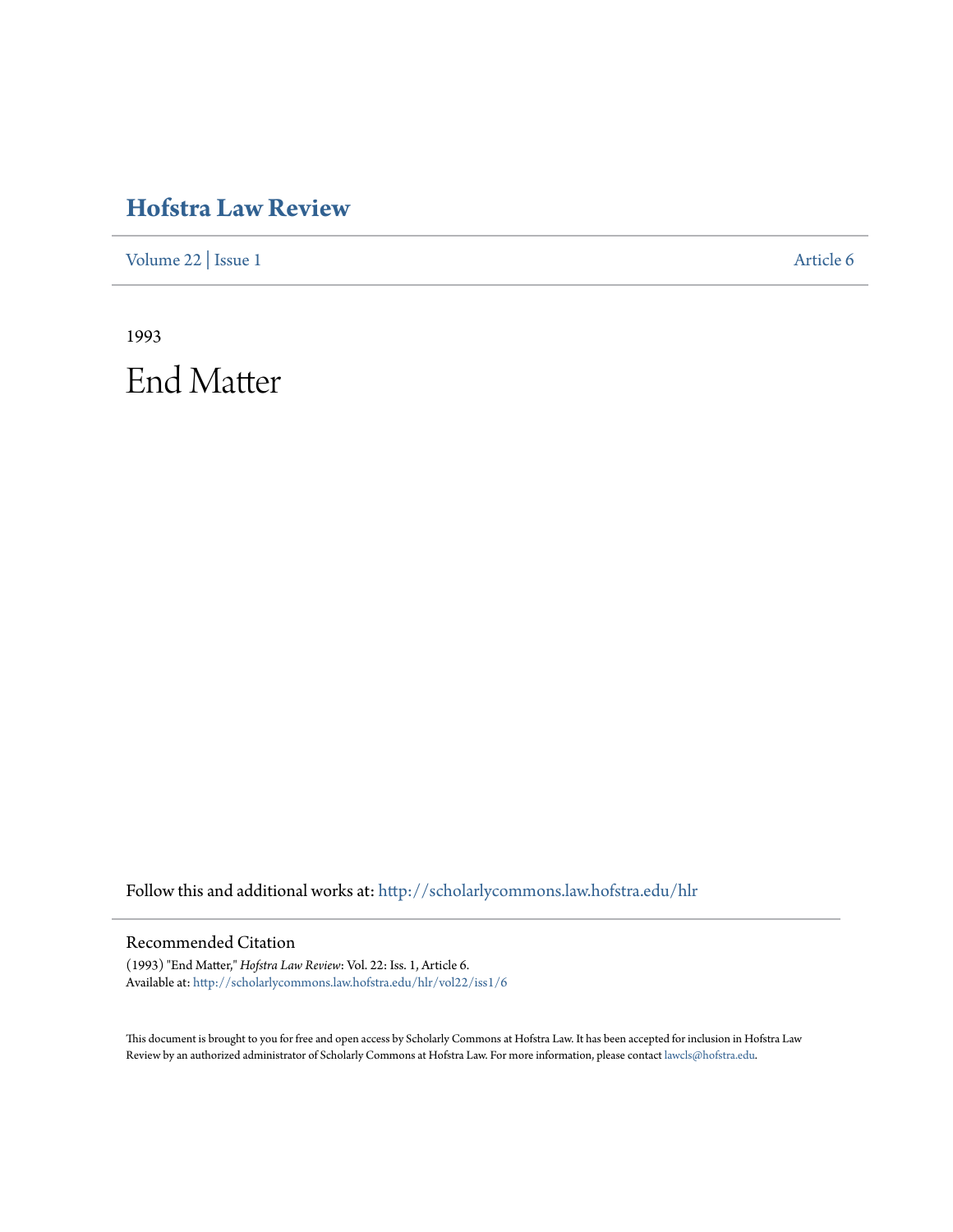et al.: End Matter



1

Published by Scholarly Commons at Hofstra Law, 1993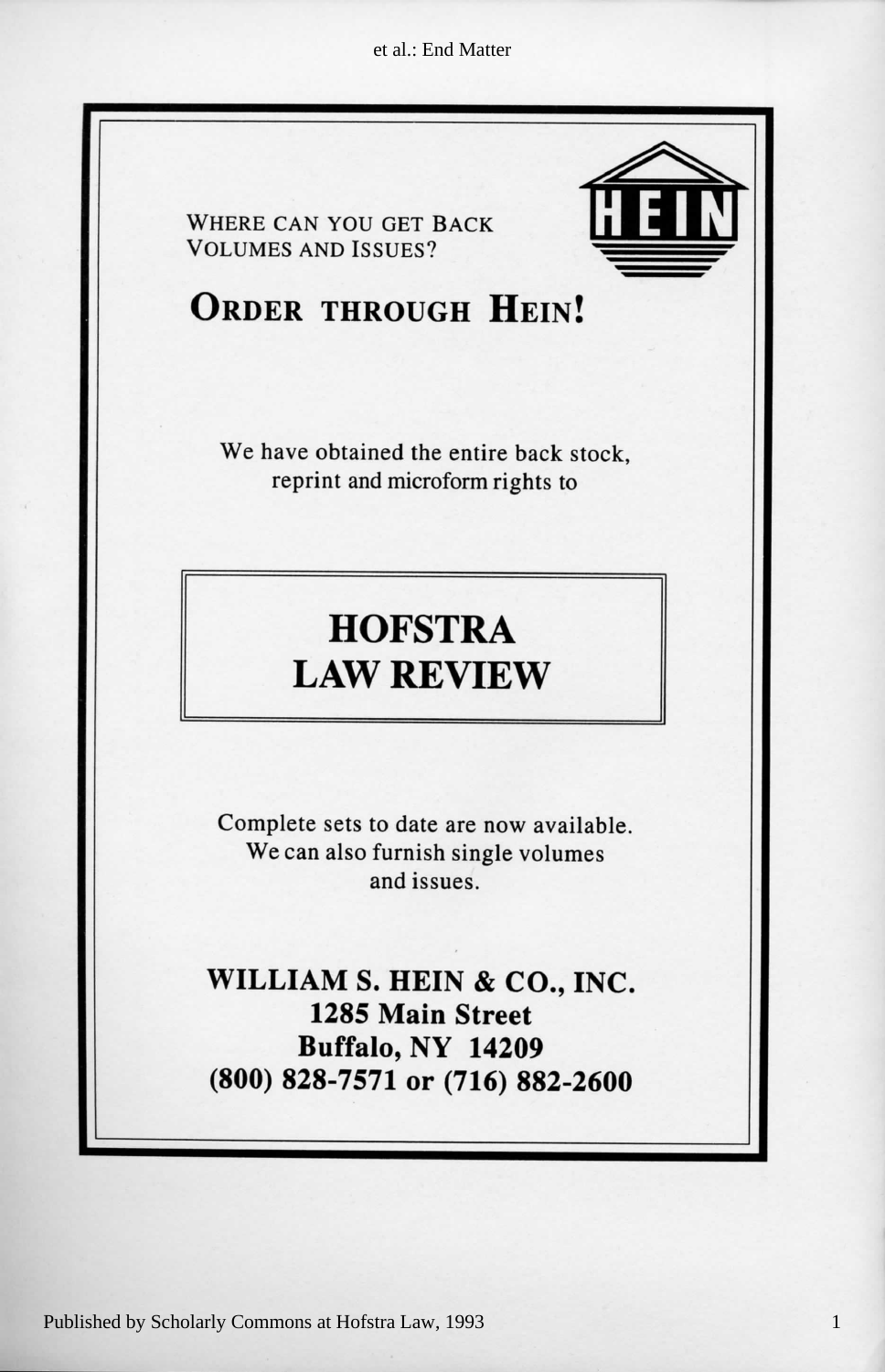*Hofstra Law Review, Vol. 22, Iss. 1 [1993], Art. 6* law review. K8.045



Company was founded.  $k$  discrete s sales s sales s sales s sales  $\frac{1}{2}$  $and$  dans  $P_{min}$ amsaa juris yung w vuc  $\overline{L}$   $\overline{L}$   $\overline{L}$   $\overline{L}$   $\overline{L}$   $\overline{L}$   $\overline{L}$   $\overline{L}$   $\overline{L}$   $\overline{L}$   $\overline{L}$   $\overline{L}$   $\overline{L}$   $\overline{L}$   $\overline{L}$   $\overline{L}$   $\overline{L}$   $\overline{L}$   $\overline{L}$   $\overline{L}$   $\overline{L}$   $\overline{L}$   $\overline{L}$   $\overline{L}$   $\overline{$ Susan B. Anthony was  $\cdots$  $\frac{1}{1}$  $CCAC$  **D**  $\Omega$ 5 404-344-266 AG 2 1-800-241-529

decisions, the willingness to explore new technology and our growing. We can attribute our continued growth to sound business are history, but Darby Printing Company is still around and One hundred and twenty years later President Grant and Susan B.

old fashioned commitment to quality and service.

To find out how Darby can make publishing your next Law Review<br>easier, call now. If you can't call now, call tomorrow. turnaround and subscription fulfillment are just a few features we offer. *Reviews has been our top priority. Assigned sales representatives, disk* conversion, desk-top publishing, 24-hour telecommunications, same day In recent years, developing a package of customized services for Law

*We'll still be here.*<br> **President in the set of the set of the set of the set of the set of the set of the set of the set of the set of the set of the set of the set of the set of the set of the set of the set of the set** 

2 404-346-333 X FA

*PATIBY*<br>RINTING COMPANY<br>due Drive Atlanta, Georgia 30336

GA 404-344-2665 1-800-241-5292 FAX 404-346-3332

29A282